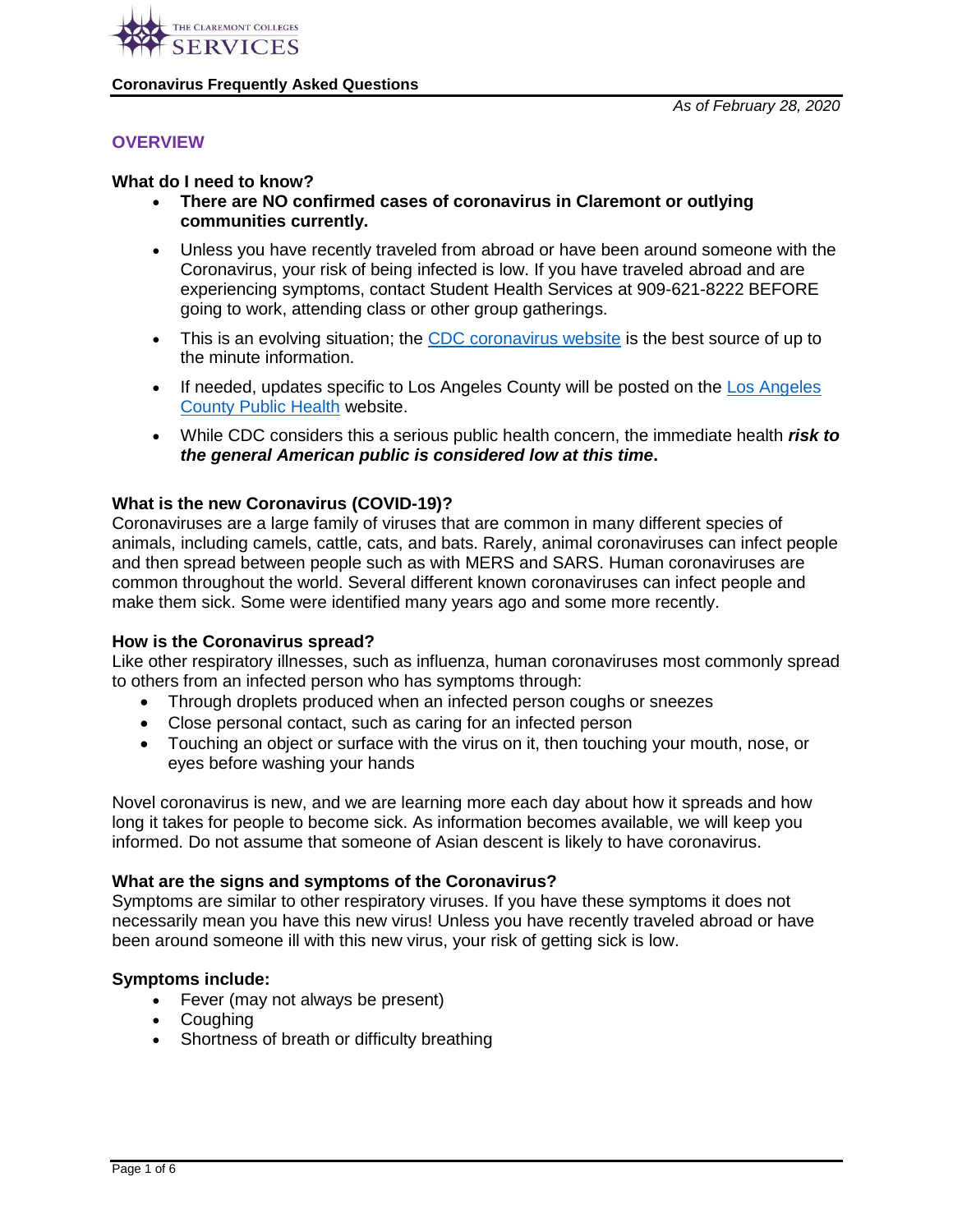

*As of February 28, 2020*

### **Other early symptoms to look for include:**

- Chills
- Body aches
- Sore throat
- Headache
- Diarrhea
- Nausea/vomiting
- Runny nose

# **TREATMENT AND PREVENTION**

### **What should I do if I have a fever or have the symptoms of the flu? Do I need to be isolated?**

Individuals who have had recent travel within the last 14 days abroad and are experiencing symptoms or who have been in close contact with those who are ill and recently traveled to affected regions are advised to call **Student Health Service at 909-621-8222. After hours or weekends, call Campus Safety at (909) 607-2000.** Faculty and staff should contact their regular health care provider. For other illnesses, stay at home to avoid spreading illness to others until you have been without a fever for 24 hours. If you do not fall into the above category and feel sick, we want you to still get medical care. You can contact SHS for an appointment.

### **Does the flu shot prevent the Coronavirus?**

No, the flu shot is formulated to match influenza viruses expected to be circulating in the United States during the 2019-2020 flu season. The influenza virus is a different genetic makeup from the coronavirus.

### **Does wearing a face mask help me if I'm NOT sick?**

The CDC has indicated that wearing face masks routinely is not recommended for people who are well. Handwashing and avoiding touching your face are the most effective method of illness prevention.

### **What should I do to prevent the spread of infection?**

The Centers for Disease Control and the Los Angeles County Department of Public Health tell us the most effective means of protection are the same as those precautions that prevent other illnesses such as the flu:

- Wash hands often with soap and water for at least 20 seconds.
- It is especially important to wash your hands:
	- o Before, during, and after you prepare food.
	- o Before you eat and after you use the bathroom.
	- o After handling cash.
	- o More frequently when someone in your house is sick.
	- o Before/after smoking/vaping.
	- o Before/after using public computers.
- Use an alcohol-based hand sanitizer if soap and water are not available.
- Frequently clean your doorknobs, light switches, and other commonly touched areas with disinfectant wipes.
- Avoid contact with sick people.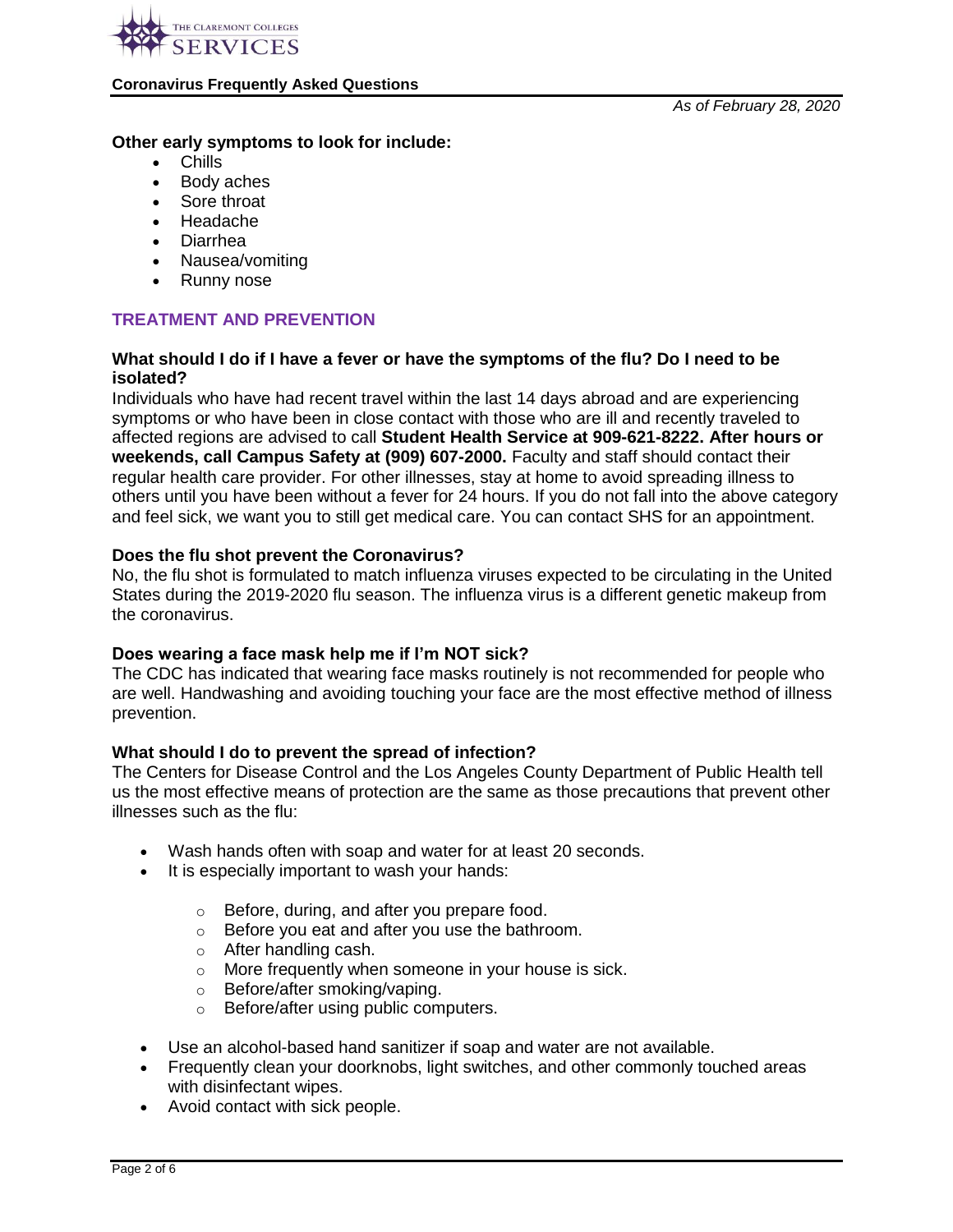

- Stay home if you are sick or have a fever of 100 degrees.
- Flu and other serious respiratory illnesses are commonly spread by cough, sneezing, or unclean hands. Covering your nose and mouth when coughing or sneezing prevents the spread of a virus.
- Avoid touching your eyes, nose, and mouth.

# **RESPONDING TO CONCERNS**

### **If there is an infection of the Coronavirus (COVID-19) on campus, will The Claremont Colleges isolate the individual?**

In the event of a Claremont Colleges student testing positive for the Coronavirus (COVID-19), the patient would receive appropriate medical attention and would be under monitoring of public health officials. The Los Angeles Department County of Public Health has indicated that it will work directly with colleges and universities to assess roommates or suitemates concerned about close contact to determine their needs and next steps. It is important to remember this is a potentially evolving situation and the safety and health of our students is of the utmost concern and will take precedence.

### **How can I know if I might have been in contact with an affected patient?**

Local public officials will conduct a "contact tracing" measure with identified patients and proactively contact any individuals who might have had an exposure. They will work with any individuals who may be affected to monitor if any symptoms develop.

### **If someone who has recently traveled to China or other affected area and is on campus, should they be isolated or held in quarantine?**

Any recent traveler from an affected area who has symptoms (fever and respiratory symptoms such as sore throat, cough, or difficulty breathing) should contact Student Health (909-621- 8222) immediately.

### **How are travelers from China being screened when they reenter the United States?**

At this time, American citizens, lawful permanent residents, and family members who have been in China in the past 14 days will be allowed to enter the United States. Those travelers will be directed to one of 11 US airports and will be screened for fever and symptoms and asked questions about their travel in China and exposure. Those travelers will have some level of restriction on their movement depending on their health and travel history. For more information: [Travelers from China Arriving in the United States](https://www.cdc.gov/coronavirus/2019-ncov/travelers/from-china.html)

The Los Angeles County Department of Public Health has repeated stated that "people should not be excluded from activities based on their race, country of origin, or recent travel if they do not have symptoms of respiratory illness."

# **How many cases are there in LA County? How fast is it spreading?**

Please visit the [LA County Department of Public Health](http://publichealth.lacounty.gov/media/Coronavirus/) for continual updates on the Coronavirus as it relates to ongoing monitoring of the virus in the county. We can expect to see more confirmed U.S. cases in addition to these first confirmed cases as screenings at eleven (11) airport points of entry in the United States continue to screen passengers traveling from China.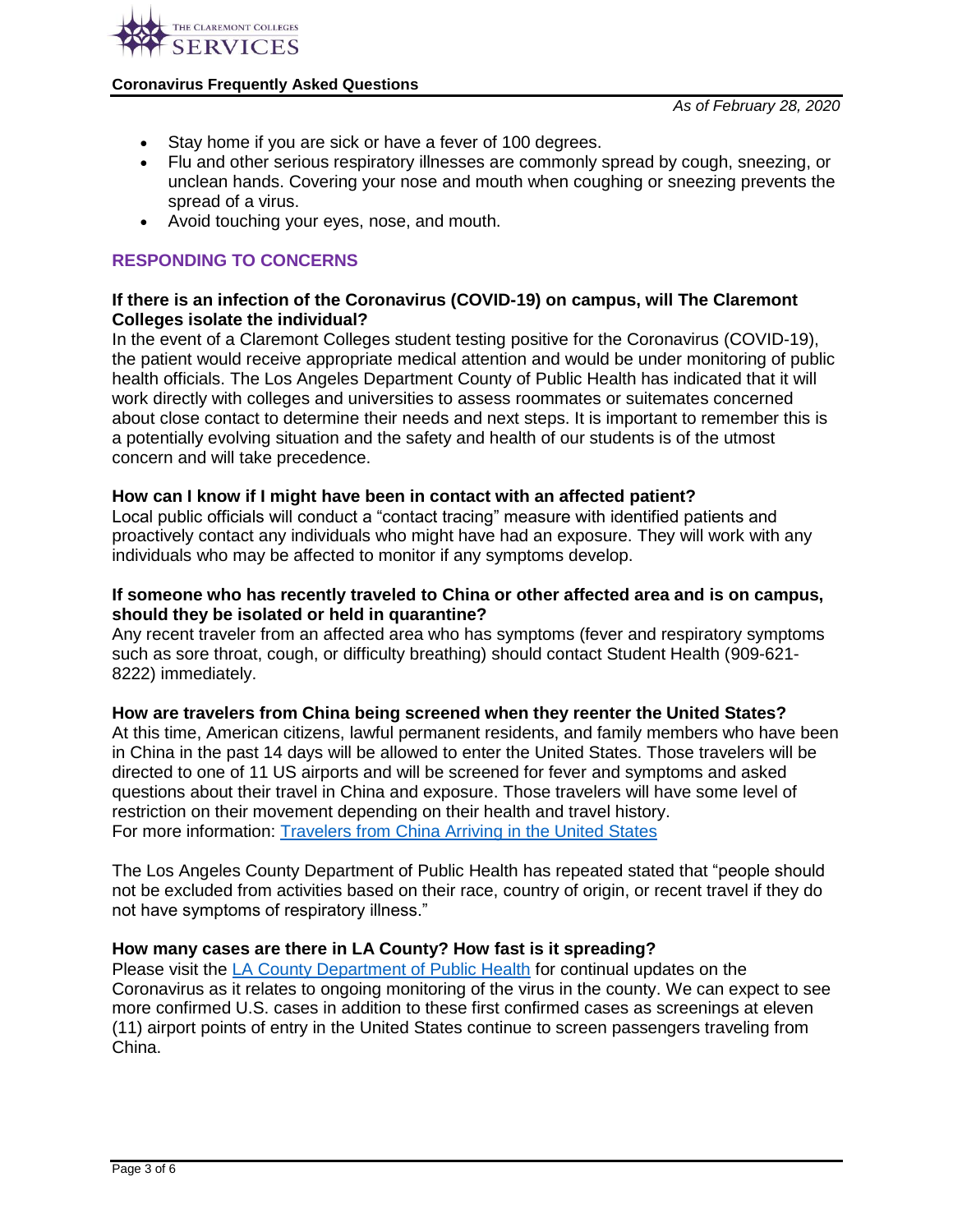

*As of February 28, 2020*

### **I am worried about friends and family in impacted areas. What can I do to help?**

It's hard knowing people you care about are in the middle of a potentially scary situation far away. We know that this has been a difficult time for many members of our community. Please know we are here for you and encourage you to reach out for support. Students who want to meet with a counselor can call 909-621-8202.

We urge all members of our community to treat one another with compassion rather than suspicion. If you notice anyone is ill or have not been to class, please share your concerns with your Resident Advisor and Student Dean.

Students can also help their families back home by letting them know they are taking good care of themselves. The best advice for not getting sick is to practice frequent handwashing and staying out of close contact with people who might be sick.

### **THE CLAREMONT COLLEGES COMMUNITY**

#### **Are any Claremont Colleges students currently studying abroad in China?**

The Claremont Colleges do not have any students currently studying abroad in China. CGU does have two students who are traveling in China and are unable to return to the United States due to travel restrictions. These students are on a leave of absence for the spring term.

#### **What are the current advisories for international travel?**

The CDC has identified affected geographic areas with widespread or sustained community transmission and offers the following travel guidelines.

| <b>Caution Level</b>                                                 | <b>Impacted Countries</b>       | <b>Advisory</b>                                                                                                                                                                                                                                                                                                         |
|----------------------------------------------------------------------|---------------------------------|-------------------------------------------------------------------------------------------------------------------------------------------------------------------------------------------------------------------------------------------------------------------------------------------------------------------------|
| <b>Warning Level 3</b>                                               | China                           | CDC recommends that travelers avoid all                                                                                                                                                                                                                                                                                 |
|                                                                      | South Korea                     | nonessential travel.                                                                                                                                                                                                                                                                                                    |
| Alert Level 2                                                        | Iran<br>Italy<br>Japan          | These destinations are experiencing<br>sustained community transmission of<br>respiratory illness caused by the novel<br>coronavirus (COVID-19). The virus can<br>spread from person to person. Older adults<br>and those with chronic medical conditions<br>should consider postponing nonessential<br>travel.         |
| <b>Watch Level1</b>                                                  | Hong Kong                       | CDC does not recommend canceling or<br>postponing travel to the following<br>destinations. Travelers should practice usual<br>precautions.                                                                                                                                                                              |
| <b>Other Destinations</b><br>with Risk of<br><b>Community Spread</b> | Singapore<br>Thailand<br>Taiwan | Community spread means people have been<br>infected with the virus, including some who<br>are not sure how or where they became<br>infected. At this time, the extent of virus<br>spread is not sustained or widespread<br>enough to meet the criteria for a travel health<br>notice. If that changes, CDC will update. |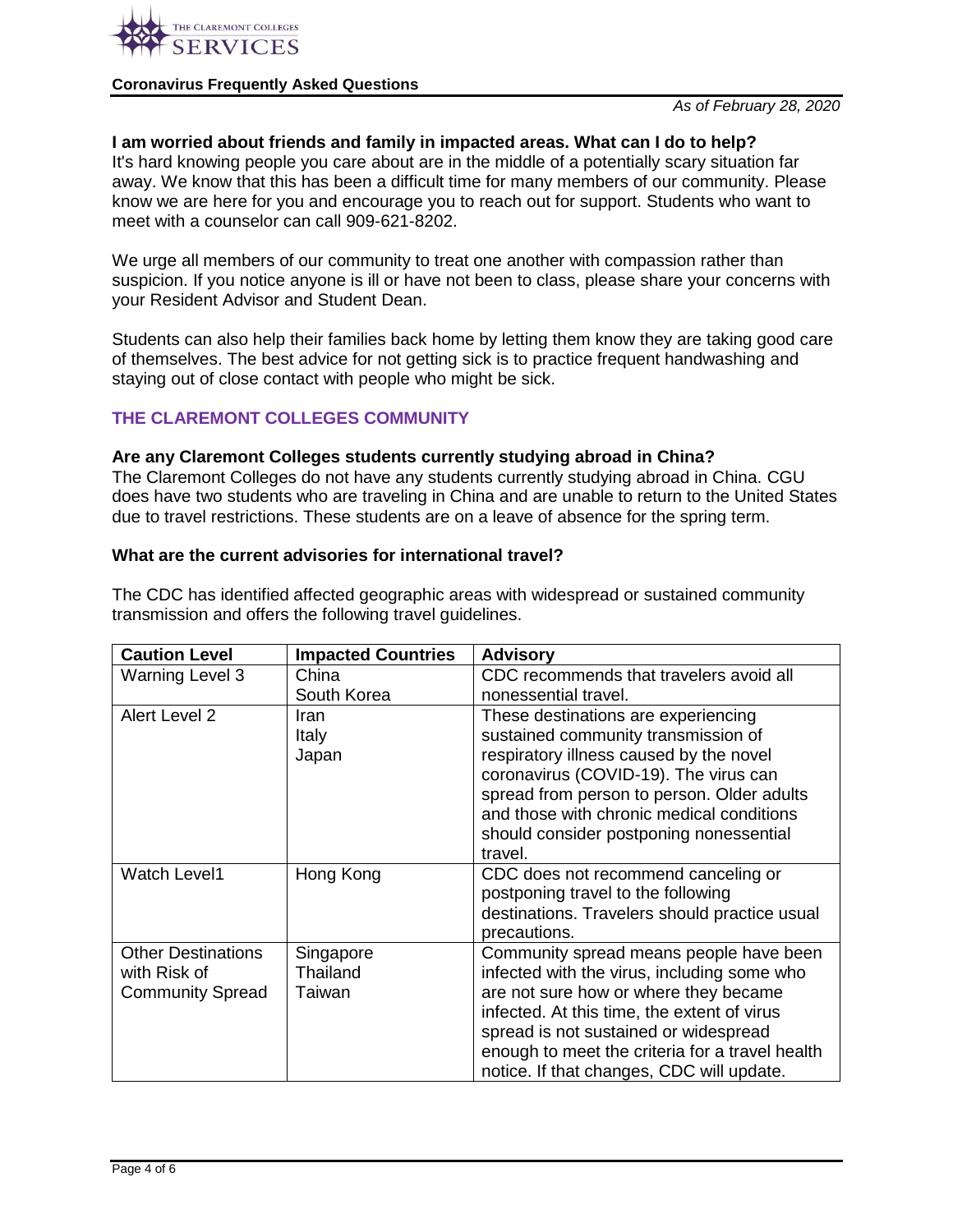

The Claremont Colleges (TCC) is discouraging all travel to all Level 3 countries in accordance with CDC guidelines. Students are encouraged to be mindful of travel to these countries and should discuss with any concerns with study abroad program coordinators.

When returning from destinations abroad, the CDC will advise of circumstances where selfisolation may be required due to travel. Please consider this potential requirement when travel planning,

# **What do you advise students considering spring break or summer travel internationally?**

For members of the TCC community who choose to travel internationally during spring break or during the months ahead, we urge awareness that the COVID-19 situation is continuously evolving. If making travel plans, please consider the following:

COVID-19 may spread in countries with identified cases or to new areas. Recently, community spread that is not linked to other cases or recent travel to mainland China has been observed. TCC continues to assess risk based on the number of cases, community spread, public health infrastructure, as well as other factors. Please check for any new travel restriction updates before departing the United States. The [CDC](https://www.cdc.gov/coronavirus/2019-ncov/travelers/faqs.html) and the [Department of State](https://travel.state.gov/content/travel/en/traveladvisories/traveladvisories.html/) are the best resources for the latest information.

- Please stay actively alert to changes and developments that may affect your plans.
- Monitor travel advisories daily, including potential restrictions on border crossings or closed borders. Countries you visit may decide to implement travel restrictions with very little notice, impacting your ability to return to campus.
- Airlines may cancel/limit flights in or out of a country or region.
- Additional quarantine measures may be applied by the U.S. and other countries.
- Re-entry to the U.S. could be restricted.
- Prior to your return to campus, CDC guidelines may require you to self-isolate depending on your travel.
- International students and foreign nationals should check their immigration documents before leaving the U.S. If you are unable to return to the U.S. for the start of the quarter, your visa status may be impacted.

# **What cleaning and disinfecting procedures are being utilized by TCC?**

The LA County Department of Public Health has advised colleges and universities that special processes beyond routine cleaning is not necessary nor recommended to slow the spread of respiratory illness. Schools should follow standard procedures for routine cleaning and disinfecting with an EPA‐registered product. Typically, this means daily sanitizing surfaces and objects that are touched often, such as bathrooms, water coolers, desks, countertops, doorknobs, computer keyboards, hands‐on learning items, faucet handles, and phones.

The Claremont Colleges use these EPA-approved products and has increased touch-point cleaning in addition to common areas to include doorknobs, light switches, etc. In many cases, some colleges are taking additional above and beyond measures to provide enhanced cleaning. Staff and faculty are reminded to regularly sanitize office equipment including keyboard, mouse, and phone.